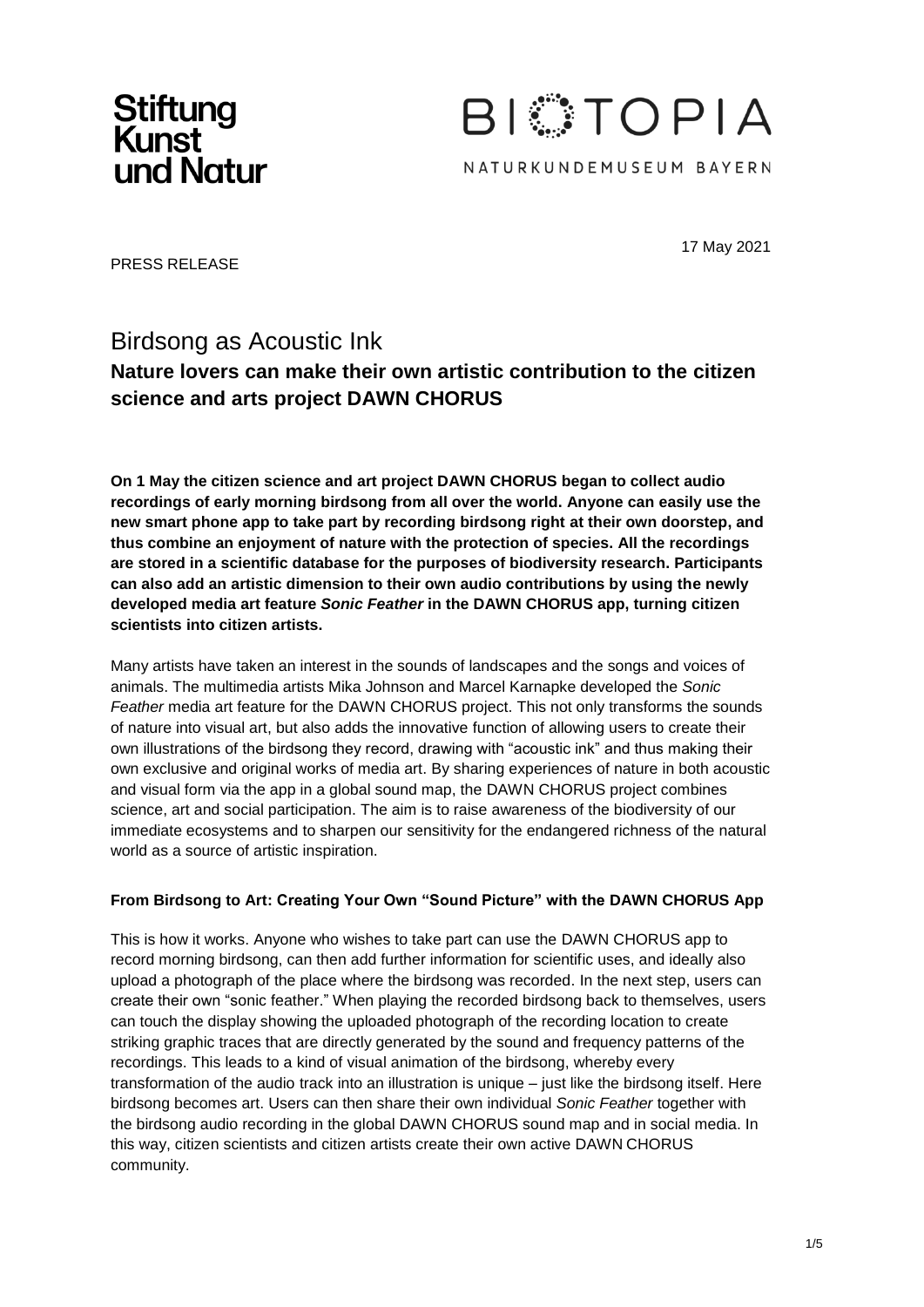Mika Johnson, multimedia artist and co-creator of the app on the idea behind *Sonic Feather*:

"Every *Sonic Feather* will be as unique as a person's fingerprint, just as every feather on this planet is unique. In this case, it makes us aware that sound is never just sound, but also creation. When participants share their creations online, they become part of a bigger story about how science and art combined with technology can reshape the world. This is about inspiration and awareness, about creation, and about science and art joining forces to celebrate the mystery and the beauty that birds and their songs give us."

#### **Very High Participation in the Citizen Science and Arts Project**

The citizen science and art project DAWN CHORUS – initiated by BIOTOPIA – Naturkundemuseum Bayern and Stiftung Kunst und Natur (formerly Stiftung Nantesbuch) – was first conducted during the first Corona lockdown in 2020, and takes place for the second time this May. The project aims to promote people's access to their own natural environments all around the world, to reinforce awareness of the dangers to biodiversity, and also to facilitate scientific and artistic contributions by individual participants. In order to continue to gain comparative data for biodiversity research the project will be repeated yearly.

During the first phase of the project in 2020 DAWN CHORUS achieved more than 4,000 birdsong uploads from fifty different countries, and the project now has more than 85,000 followers on social media. During the current collection phase since 1 May 2021 more than 1,100 new recordings from around the world have been added, and interest is increasing by the day.

Börries von Notz, managing director of Stiftung Kunst und Natur, a cooperation partner of the DAWN CHORUS project, says:

"The dawn chorus is a special opportunity for everyone to become more aware of their own natural surroundings – right in front of their doorstep. This gains in value when we share this experience with other people on the internet platform or by social media. With *Sonic Feather* in the new app participants who get up early to hear the dawn chorus can now add their own artistic expression to their contribution, by creatively transforming their experience of nature and sound. Then sound becomes art! We find this really exciting. We are looking forward to many fascinating contributions from the acoustic feathers of the citizen scientists and artists of the DAWN CHORUS project."

#### **DAWN CHORUS – THE** *SONIC FEATHER* **ARTISTS:**

Multimedia artist **Mika Johnson** (born 1975 in San Diego/USA) works in the design of XR experiences and also in various media, including as a director for fictitious and documentary projects. He explores dream-like narratives, myths, rituals and biological diversity in the broadest sense. He worked for example with the Goethe-Institut in New Delhi to establish a virtual library connecting global knowledge systems, and for the Lost Forms and Found Forms project (produced by Expanded Focus Leipzig), which enables users to interact with an iceberg and to immerse themselves in the complex relations between fungi, trees and plants.

Berliner artist **Marcel Karnapke** (born 1983) is a theatre director, a developer, and a teacher. He is co-founder of the artists' collective CyberRäuber, which creates new formats and applications for mixed realities in the context of classical theatre, opera and ballet. The main focus of his work is on merging high technologies with architectures of the human narrative. His work has received numerous prizes and encompasses themes such as virtual reality, the artificial intelligence of future architecture, archaeology, and the construction of realities.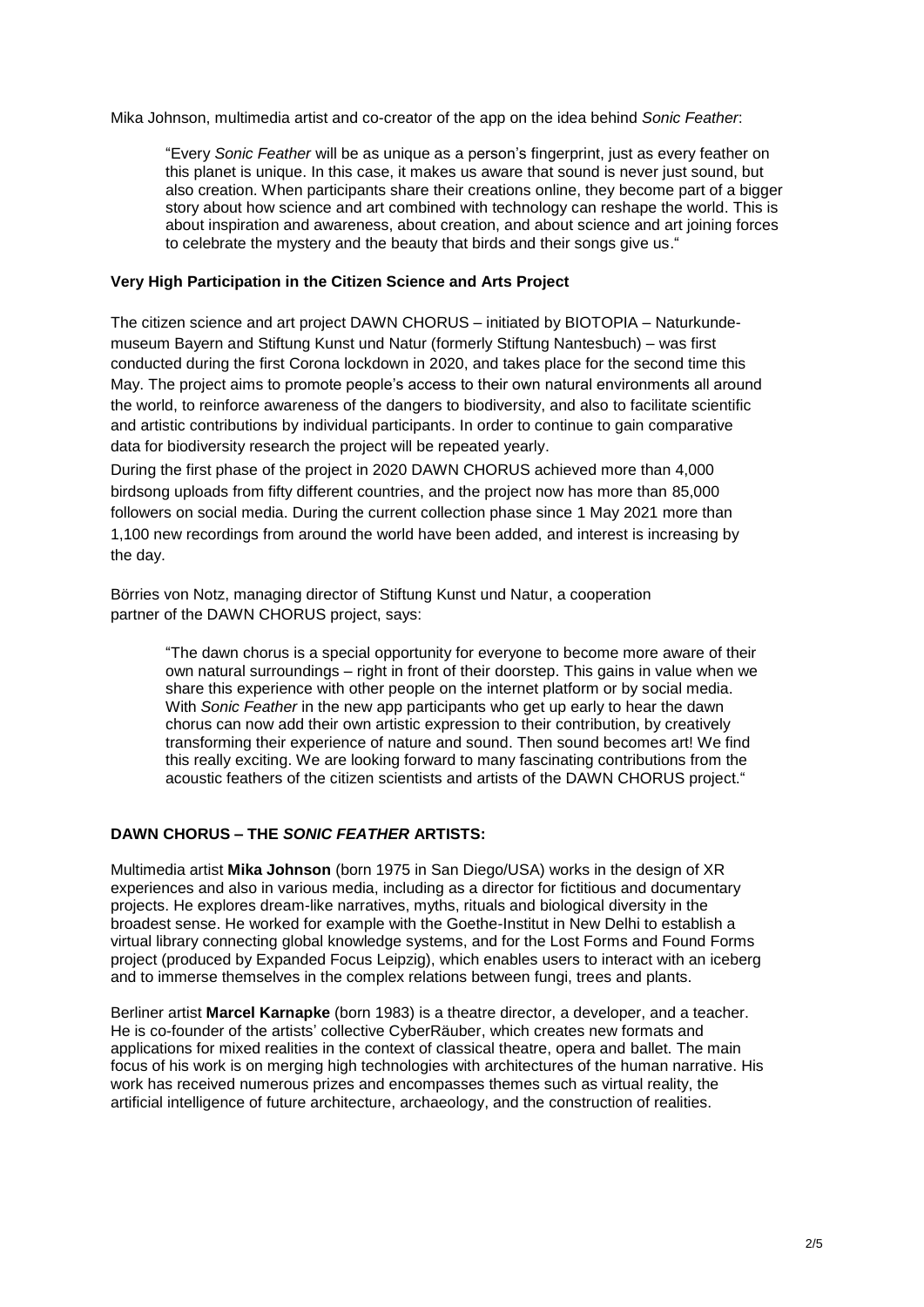# DAWN CHORUS

The Invitation

From **1 to 31 May 2021** the DAWN CHORUS project is for the second time inviting people to:

Get up very early and record the dawn chorus of birdsong at your own doorstep, between dawn and sunrise, using the free new DAWN CHORUS app. Use the *Sonic Feather* app feature to create your own media artwork from your recording. Upload your contribution to the global sound map and share your experience with people from all over the world at [www.dawn-chorus.org.](http://www.dawn-chorus.org/)

#### **The DAWN CHORUS app including the art feature** *Sonic Feather* **is available free of charge for iOS and Android:**

Google Play Store: https://play.google.com/store/apps/details?id=com.natural\_apptitude.dawnchorus App Store: https://apps.apple.com/gb/app/dawn-chorus/id1557441003#?platform=iphone

The DAWN CHORUS birdsong recordings are available at **#dawnchorus2021** and **#stopandlisten** on

| Facebook  | https://www.facebook.com/DawnChorusStopAndListen |
|-----------|--------------------------------------------------|
|           | @DawnChorusStopAndListen                         |
| Instagram | www.instagram.com/dawnchorus stopandlisten       |
|           | @dawnchorus_stopandlisten                        |
|           | and at www.dawn-chorus.org.                      |

**PRESS PICTURE MATERIAL** can be downloaded here:

https://dawn-chorus.org/presse/

#### **Online Event Accompanying DAWN CHORUS:**

On Monday 31 May at 7 pm the DAWN CHORUS project will feature the BIOTOPIA online event *THE SOUNDS OF EXTINCTION: An Evening with Leah Barclay, Dan Stowell and David Rothenberg*. These three renowned international experts for bio-acoustics and natural soundscapes will discuss questions such as what sound can tell us about the precarious condition of our ecosystems, and what we can learn when we listen to the sounds of nature. This panel discussion will be moderated by BIOTOPIA founding director Prof. Dr. Michael John Gorman and introduced by Dr. Auguste von Bavaria.

Registration and further information:

https:/[/www.biotopia.net/de/events/46-2021-ueber-leben-sound-of-extinction?date=2021-05-31-](http://www.biotopia.net/de/events/46-2021-ueber-leben-sound-of-extinction?date=2021-05-31-) 19-00

"Dawn Chorus – the App" is developed as part of the "dive in. Programme for Digital Interactions" of the Kulturstiftung des Bundes (German Federal Cultural Foundation) with funding by the Federal Government Commissioner for Culture and the Media (BMK) in the NEUSTART KULTUR programme.

DAWN CHORUS is a collaborative project of BIOTOPIA – Naturkundemuseum Bayern and Stiftung Kunst und Natur / Foundation Arts and Nature, as well as Förderkreis BIOTOPIA – Naturkundemuseum Bayern e.V.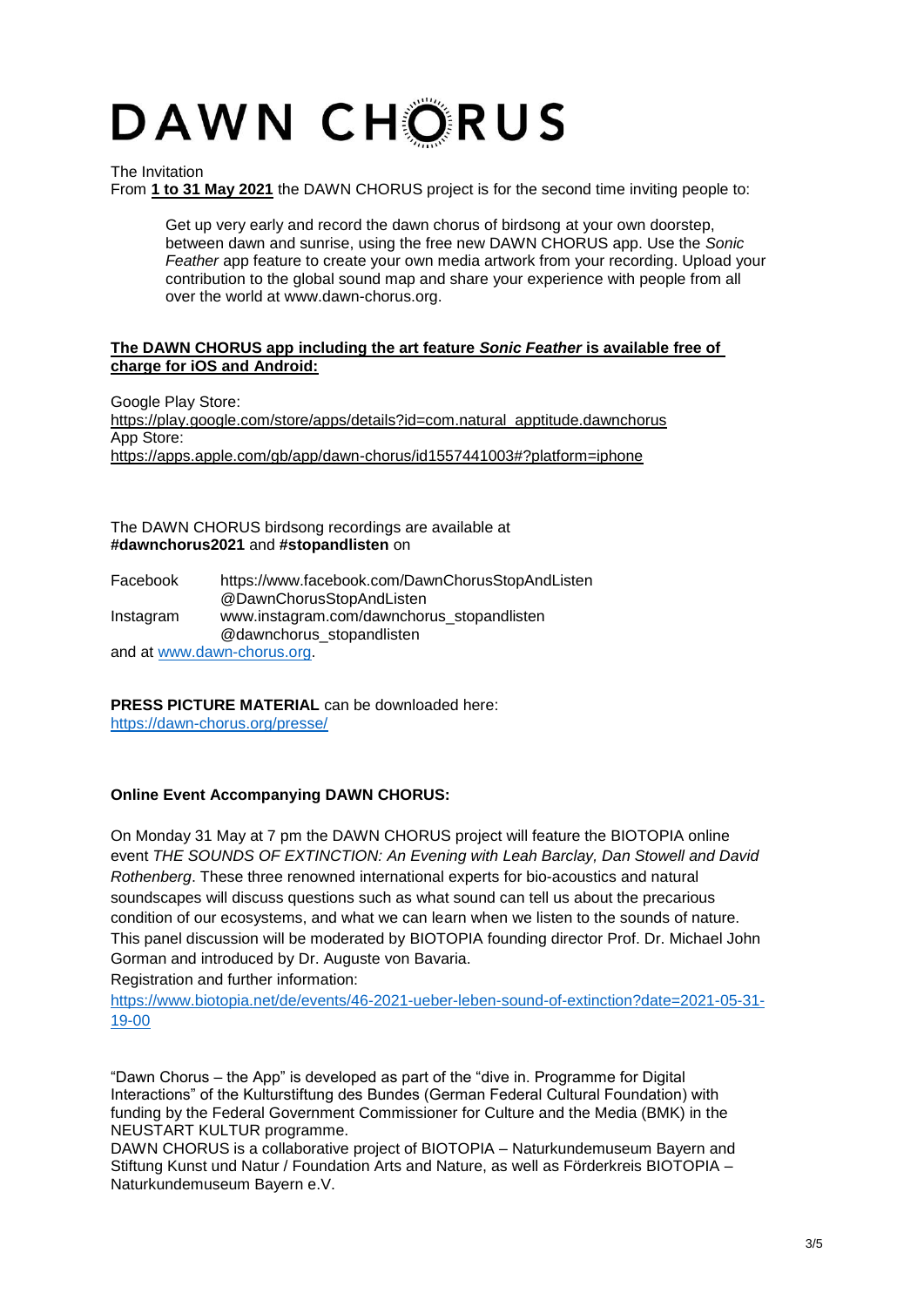#### **DAWN CHORUS – PROJECT PARTNERS:**

Bayerisches Staatsministerium für Wissenschaft und Kunst (Bavarian State Ministry for Science and Art) Bayerisches Staatsministerium für Umwelt und Verbraucherschutz (Bavarian State Ministry of the Environment and Consumer Protection) Bayerisches Staatsministerium für Unterricht und Kultus (Bavarian State Ministry for Education and Culture) Bayerische Akademie für Naturschutz und Landschaftspflege (Bavarian Academy for Nature Conservation and Landscape Management) Bayern 2 (Bavarian Broadcast 2) BirdLife International BUND Naturschutz in Bayern e.V. (Bavarian Society for the Protection of Birds e.V.) Haus der Kunst Munich Landesbund für Vogelschutz in Bayern e.V. (Nature and Biodiversity Conservation Union of Germany e.V.) Ludwig-Maximilians-Universität München, Lehrstuhl für Didaktik der Biologie (LMU Munich, Institute for Biology Education) Max-Planck-Gesellschaft (Max-Planck-Society) Max-Planck-Institut für Ornithologie (Max-Planck-Institute for Ornithology) Museum for the United Nations – UN Live NABU – Nature And Biodiversity Conservation Union Germany #NatureForAll / IUCN International Union for Conservation of Nature and Natural Resources Staatliche Naturwissenschaftliche Sammlungen Bayerns (The Bavarian Natural History Collections) **Soundtent** UN-Dekade Biologische Vielfalt (UN Decade on Biodiversity) Universität Salzburg, Didaktik der Biologie (University of Salzburg, Institute for Biology Education) VBio World Migratory Bird Day WWF *Advisors:*

Dr. Bernie Krause, Bioacoustician

Prof. Dr. Manfred Gahr, Director, Max-Planck-Institute for Ornithology, Seewiesen, Germany Prof. Kathrin Böhning-Gaese, Senckenberg Gesellschaft (Senckenberg Natural Science Society)

Dr. Robert Lachlan, Royal Holloway University of London

Prof. Michael Scherer-Lorenzen, Albert-Ludwigs-Universität Freiburg (University of Freiburg)

#### **DAWN CHORUS – THE INITIATORS:**

**BIOTOPIA – Naturkundemuseum Bayern** is presently planned as a new museum for the natural and environmental sciences in Munich Nymphenburg. It will redefine the concept of a museum of natural history for the "age of biology," expanding and replacing the present Museum of Man and Nature. As an interface between science, art and society, BIOTOPIA will present interactive exhibitions, events, festivals, digital education and mobile programmes across Bavaria as a new platform for discussion and education in the life sciences and sustainability. BIOTOPIA is an international lighthouse project of the Free State of Bavaria with private support from the Förderkreis BIOTOPIA – Naturkundemuseum Bayern e.V., chaired by Dr. Auguste Princess of Bavaria. More information: [www.biotopia.net](http://www.biotopia.net/)

**Stiftung Kunst und Natur** (formerly Stiftung Nantesbuch) provides spaces and interdisciplinary programmes for the sensory exploration of art and culture and of nature and landscape. It aims to inspire and activate people. This cultural institution was founded in 2012 by the entrepreneur Susanne Klatten and operates in two locations. In Nantesbuch in the foothills of the Bavarian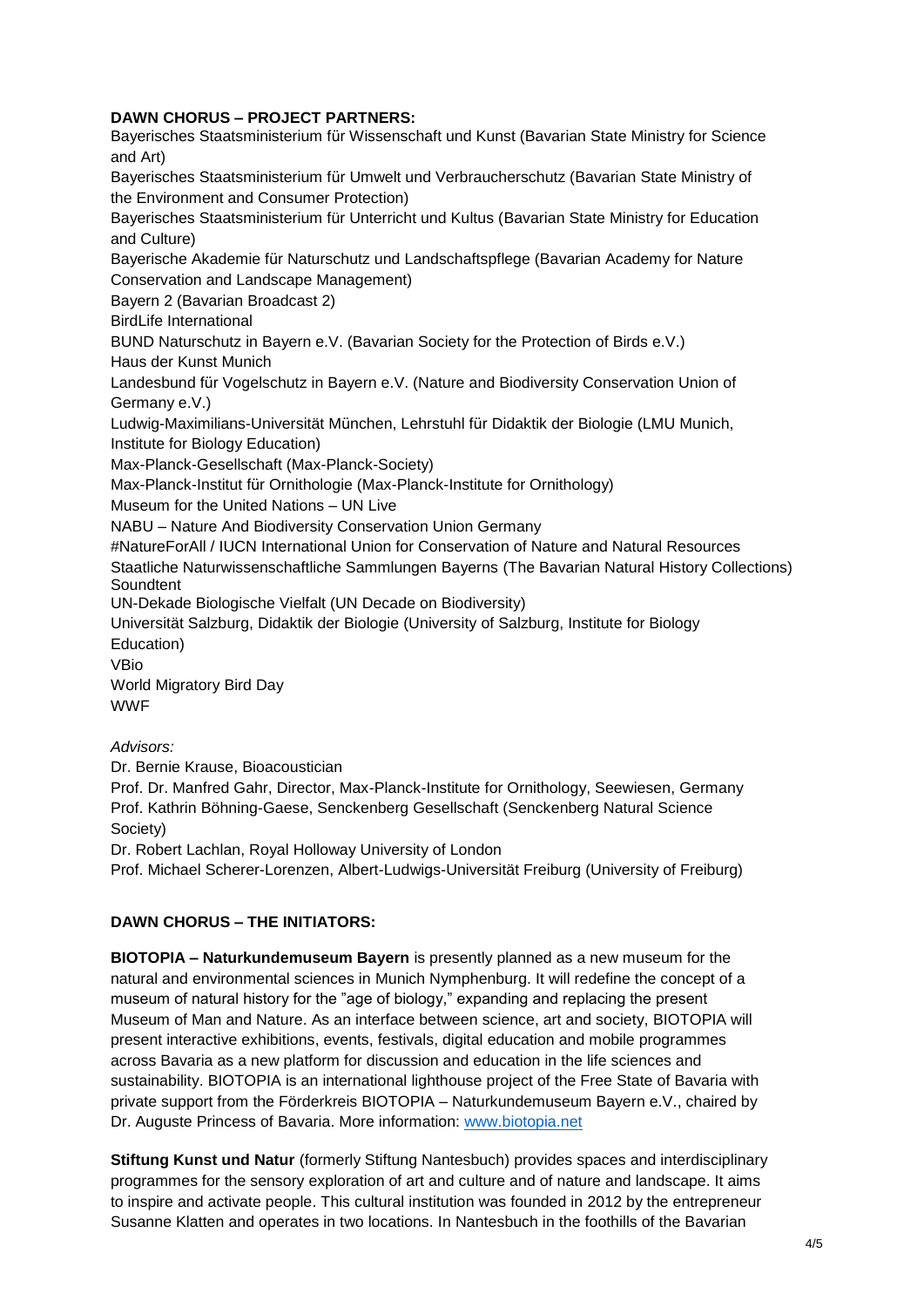Alps the foundation is developing a large natural site with comprehensive renaturation, landscape management, and forest transformation projects, as well as farming and forestry, presenting a diverse programme of cultural events and education on art and nature. In Bad Homburg in the state of Hesse, the Museum Sinclair-Haus offers a venue for exhibiting contemporary international art. More information: [www.kunst-und-natur.de](http://www.kunst-und-natur.de/)